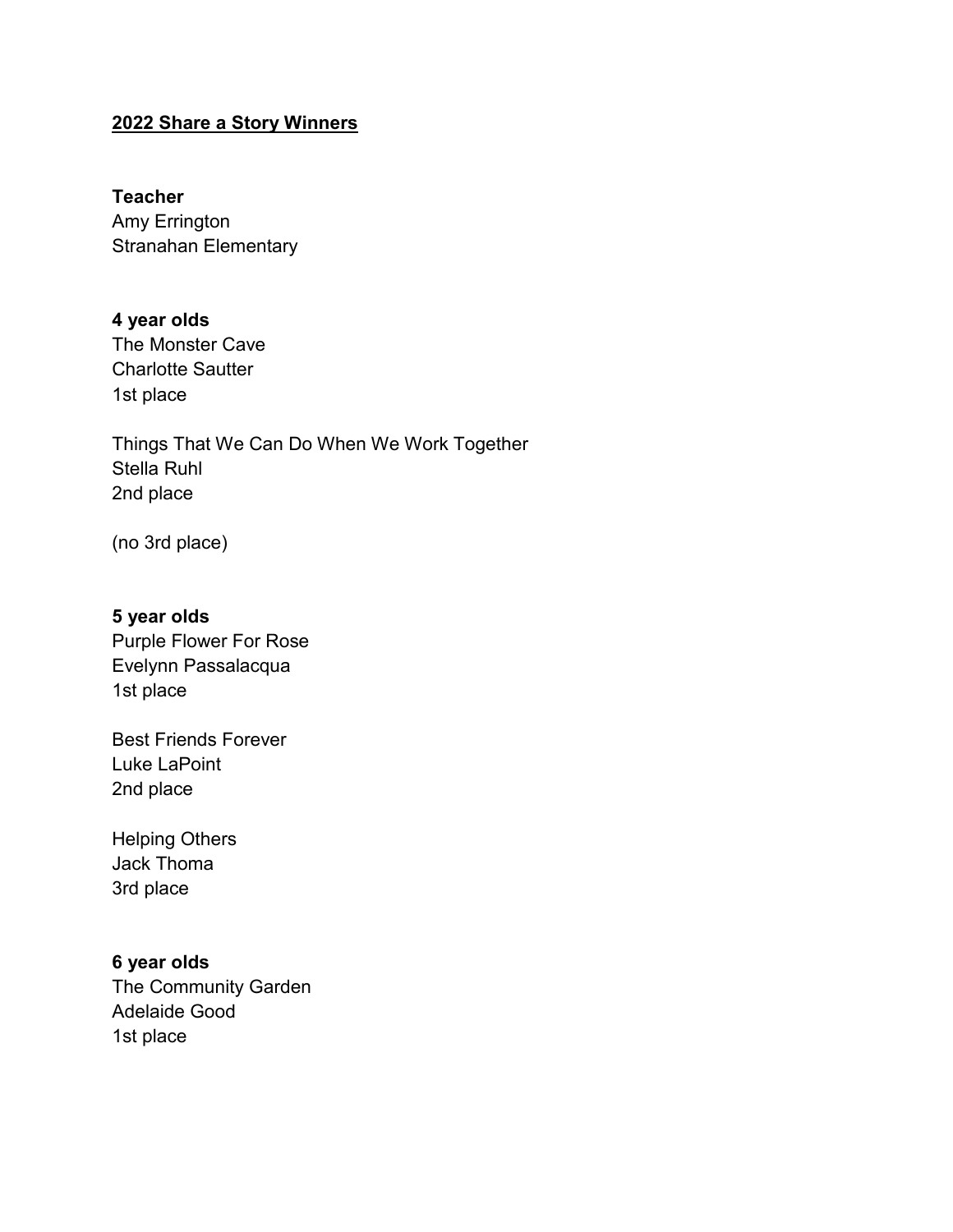(no title) Emilie Wells 2nd place

(no title) Nash Heimrich 3rd place

## **7 year olds**

The Dogs' Circus Kloie Schneider 1st place

(no title) Ella Lindsay 2nd place

(no title) Ethan Iceman 3rd place

# **8 year olds**

Let's Build Beds Shelby Sosbe 1st place

The Adventures of a Pea Family Anna Scheer 2nd place

Queen Leah Works Together Jessica Spino 3rd place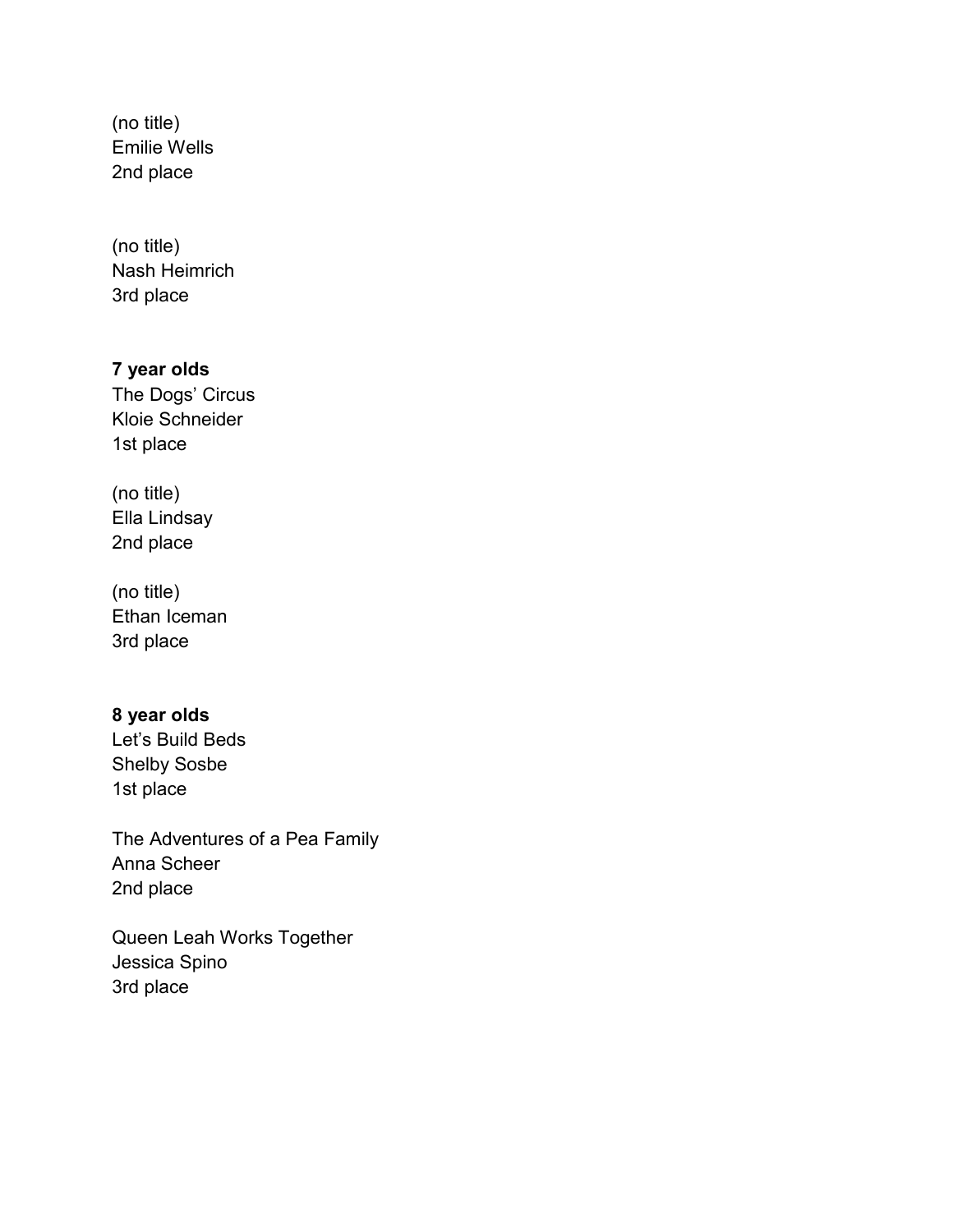## **9 year olds**

Won't You Guide My Sleigh Tonight? Marley Louks 1st place

Family Gardening Evelyn Thoma 2nd place

The Lemonade Stand Hudson Perlmutter 3rd place

**10 year olds** Friendly Forest Foxes Elliana Spiers 1st place

The ISS: One of the Greatest Collaborations in American History Miyasi Welivita 2nd place

The Camping Trip Naomi Sautter 3rd place

### **11 year olds**

Jigsaw Puzzle Shivani Pindiprolu 1st place

From Enemy to Frenemy Momina Gill 2nd place